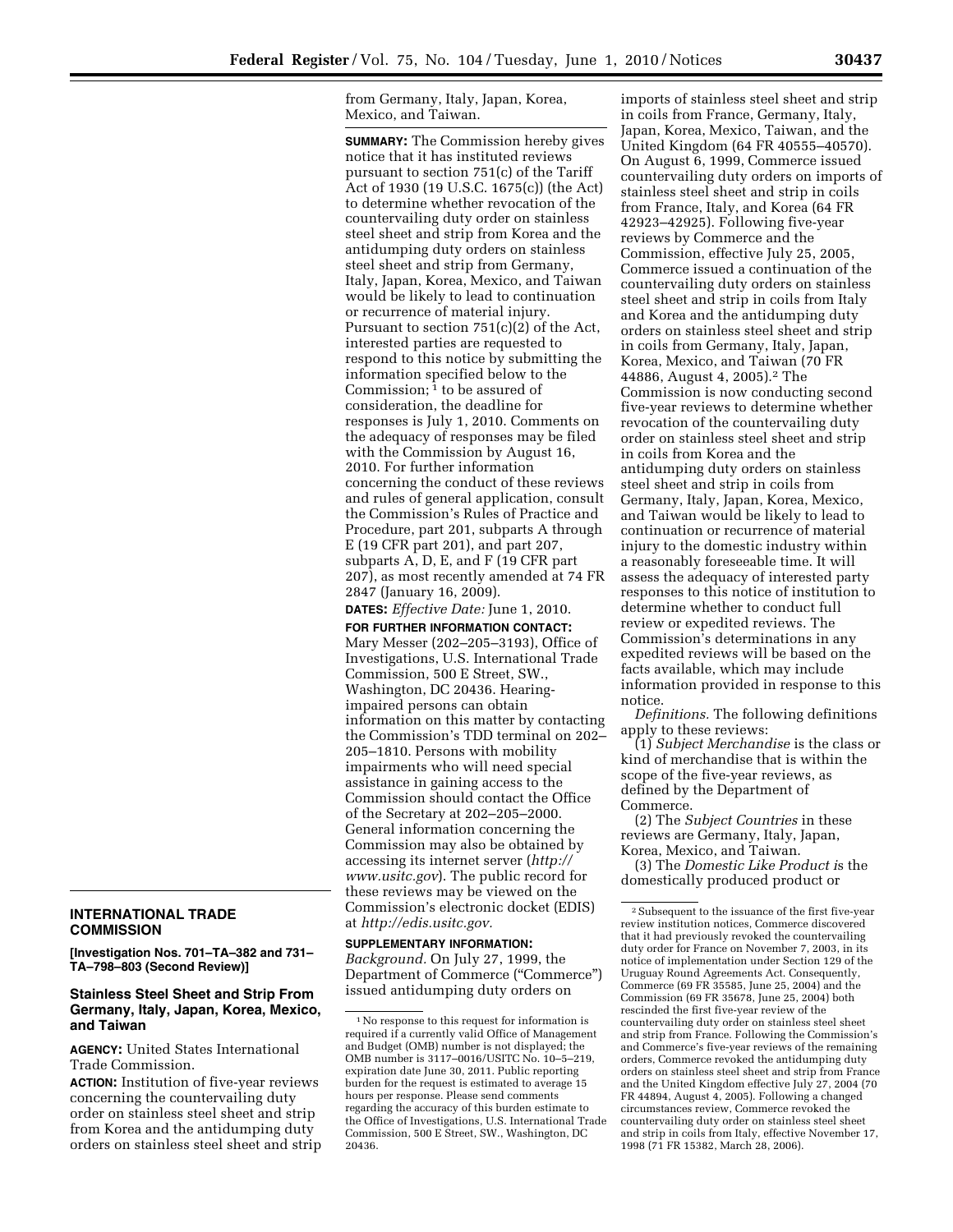products which are like, or in the absence of like, most similar in characteristics and uses with, the *Subject Merchandise.* In its original and full first five-year review determinations, the Commission found the *Domestic Like Product* to be stainless steel sheet and strip in coils corresponding to the scope of the subject merchandise.

(4) The *Domestic Industry* is the U.S. producers as a whole of the *Domestic Like Product,* or those producers whose collective output of the *Domestic Like Product* constitutes a major proportion of the total domestic production of the product. In its original and full first fiveyear review determinations, the Commission defined the *Domestic Industry* as all producers of stainless steel sheet and strip in coils. The Commission also determined that rerollers were members of the *Domestic Industry* producing stainless steel sheet and strip in coils during the original investigations because of their substantial production-related activity. In its determinations in the full first five-year reviews, the Commission indicated that no party objected to its decision to include rerollers in the *Domestic Industry.* 

(5) An *Importer* is any person or firm engaged, either directly or through a parent company or subsidiary, in importing the *Subject Merchandise* into the United States from a foreign manufacturer or through its selling agent.

*Participation in the reviews and public service list.* Persons, including industrial users of the *Subject Merchandise* and, if the merchandise is sold at the retail level, representative consumer organizations, wishing to participate in the reviews as parties must file an entry of appearance with the Secretary to the Commission, as provided in section 201.11(b)(4) of the Commission's rules, no later than 21 days after publication of this notice in the **Federal Register**. The Secretary will maintain a public service list containing the names and addresses of all persons, or their representatives, who are parties to the reviews.

Former Commission employees who are seeking to appear in Commission five-year reviews are advised that they may appear in a review even if they participated personally and substantially in the corresponding underlying original investigation. The Commission's designated agency ethics official has advised that a five-year review is not considered the ''same particular matter'' as the corresponding underlying original investigation for purposes of 18 U.S.C. 207, the post

employment statute for Federal employees, and Commission rule 201.15(b)(19 CFR 201.15(b)), 73 FR 24609 (May 5, 2008). This advice was developed in consultation with the Office of Government Ethics. Consequently, former employees are not required to seek Commission approval to appear in a review under Commission rule 19 CFR 201.15, even if the corresponding underlying original investigation was pending when they were Commission employees. For further ethics advice on this matter, contact Carol McCue Verratti, Deputy Agency Ethics Official, at 202–205– 3088.

*Limited disclosure of business proprietary information (BPI) under an administrative protective order (APO) and APO service list*. Pursuant to section 207.7(a) of the Commission's rules, the Secretary will make BPI submitted in these reviews available to authorized applicants under the APO issued in the reviews, provided that the application is made no later than 21 days after publication of this notice in the **Federal Register.** Authorized applicants must represent interested parties, as defined in 19 U.S.C. 1677(9), who are parties to the reviews. A separate service list will be maintained by the Secretary for those parties authorized to receive BPI under the APO.

*Certification.* Pursuant to section 207.3 of the Commission's rules, any person submitting information to the Commission in connection with these reviews must certify that the information is accurate and complete to the best of the submitter's knowledge. In making the certification, the submitter will be deemed to consent, unless otherwise specified, for the Commission, its employees, and contract personnel to use the information provided in any other reviews or investigations of the same or comparable products which the Commission conducts under Title VII of the Act, or in internal audits and investigations relating to the programs and operations of the Commission pursuant to 5 U.S.C. Appendix 3.

*Written submissions.* Pursuant to section 207.61 of the Commission's rules, each interested party response to this notice must provide the information specified below. The deadline for filing such responses is July 1, 2010. Pursuant to section 207.62(b) of the Commission's rules, eligible parties (as specified in Commission rule 207.62(b)(1)) may also file comments concerning the adequacy of responses to the notice of institution and whether the Commission should conduct expedited or full reviews. The

deadline for filing such comments is August 16, 2010. All written submissions must conform with the provisions of sections 201.8 and 207.3 of the Commission's rules and any submissions that contain BPI must also conform with the requirements of sections 201.6 and 207.7 of the Commission's rules. The Commission's rules do not authorize filing of submissions with the Secretary by facsimile or electronic means, except to the extent permitted by section 201.8 of the Commission's rules, as amended, 67 FR 68036 (November 8, 2002). Also, in accordance with sections 201.16(c) and 207.3 of the Commission's rules, each document filed by a party to the reviews must be served on all other parties to the reviews (as identified by either the public or APO service list as appropriate), and a certificate of service must accompany the document (if you are not a party to the reviews you do not need to serve your response).

*Inability to provide requested information.* Pursuant to section 207.61(c) of the Commission's rules, any interested party that cannot furnish the information requested by this notice in the requested form and manner shall notify the Commission at the earliest possible time, provide a full explanation of why it cannot provide the requested information, and indicate alternative forms in which it can provide equivalent information. If an interested party does not provide this notification (or the Commission finds the explanation provided in the notification inadequate) and fails to provide a complete response to this notice, the Commission may take an adverse inference against the party pursuant to section 776(b) of the Act in making its determinations in the reviews.

*Information To Be Provided in Response to this Notice of Institution:* If you are a domestic producer, union/ worker group, or trade/business association; import/export *Subject Merchandise* from more than one *Subject Country;* or produce *Subject Merchandise* in more than one *Subject Country,* you may file a single response. If you do so, please ensure that your response to each question includes the information requested for each pertinent *Subject Country.* As used below, the term "firm" includes any related firms.

(1) The name and address of your firm or entity (including World Wide Web address) and name, telephone number, fax number, and E-mail address of the certifying official.

(2) A statement indicating whether your firm/entity is a U.S. producer of the *Domestic Like Product,* a U.S. union or worker group, a U.S. importer of the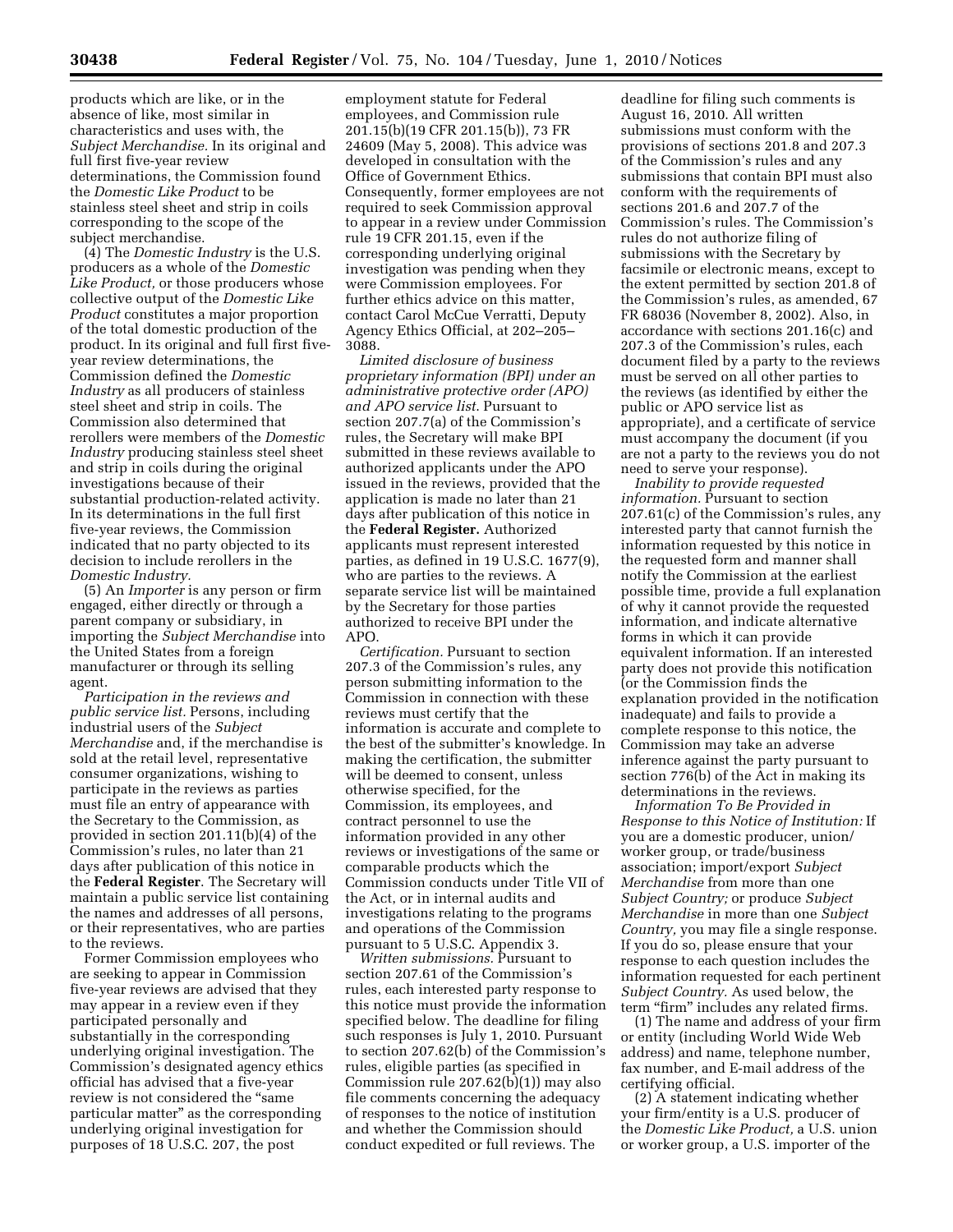*Subject Merchandise,* a foreign producer or exporter of the *Subject Merchandise,*  a U.S. or foreign trade or business association, or another interested party (including an explanation). If you are a union/worker group or trade/business association, identify the firms in which your workers are employed or which are members of your association.

(3) A statement indicating whether your firm/entity is willing to participate in these reviews by providing information requested by the Commission.

(4) A statement of the likely effects of the revocation of the antidumping and countervailing duty orders on the *Domestic Industry* in general and/or your firm/entity specifically. In your response, please discuss the various factors specified in section 752(a) of the Act (19 U.S.C. 1675a(a)) including the likely volume of subject imports, likely price effects of subject imports, and likely impact of imports of *Subject Merchandise* on the *Domestic Industry.* 

(5) A list of all known and currently operating U.S. producers of the *Domestic Like Product.* Identify any known related parties and the nature of the relationship as defined in section 771(4)(B) of the Act (19 U.S.C.  $1677(4)(B)$ ).

(6) A list of all known and currently operating U.S. importers of the *Subject Merchandise* and producers of the *Subject Merchandise* in each *Subject Country* that currently export or have exported *Subject Merchandise* to the United States or other countries after 2004.

(7) A list of 3–5 leading purchasers in the U.S. market for the *Domestic Like Product* and the *Subject Merchandise*  (including street address, World Wide Web address, and the name, telephone number, fax number, and E-mail address of a responsible official at each firm).

(8) A list of known sources of information on national or regional prices for the *Domestic Like Product* or the *Subject Merchandise* in the U.S. or other markets.

(9) If you are a U.S. producer of the *Domestic Like Product,* provide the following information on your firm's operations on that product during calendar year 2009, except as noted (report quantity data in short tons and value data in U.S. dollars, f.o.b. plant). If you are a union/worker group or trade/business association, provide the information, on an aggregate basis, for the firms in which your workers are employed/which are members of your association.

(a) Production (quantity) and, if known, an estimate of the percentage of total U.S. production of the *Domestic* 

*Like Product* accounted for by your firm's(s') production;

(b) Capacity (quantity) of your firm to produce the *Domestic Like Product* (i.e., the level of production that your establishment(s) could reasonably have expected to attain during the year, assuming normal operating conditions (using equipment and machinery in place and ready to operate), normal operating levels (hours per week/weeks per year), time for downtime, maintenance, repair, and cleanup, and a typical or representative product mix);

(c) the quantity and value of U.S. commercial shipments of the *Domestic Like Product* produced in your U.S. plant(s); and

(d) the quantity and value of U.S. internal consumption/company transfers of the *Domestic Like Product*  produced in your U.S. plant(s).

(e) the value of (i) Net sales, (ii) cost of goods sold (COGS), (iii) gross profit, (iv) selling, general and administrative (SG&A) expenses, and (v) operating income of the *Domestic Like Product*  produced in your U.S. plant(s) (include both U.S. and export commercial sales, internal consumption, and company transfers) for your most recently completed fiscal year (identify the date on which your fiscal year ends).

(10) If you are a U.S. importer or a trade/business association of U.S. importers of *the Subject Merchandise*  from the *Subject Country(ies),* provide the following information on your firm's(s') operations on that product during calendar year 2009 (report quantity data in short tons and value data in U.S. dollars). If you are a trade/ business association, provide the information, on an aggregate basis, for the firms which are members of your association.

(a) The quantity and value (landed, duty-paid but not including antidumping or countervailing duties) of U.S. imports and, if known, an estimate of the percentage of total U.S. imports of *Subject Merchandise* from each *Subject Country* accounted for by your firm's(s') imports;

(b) the quantity and value (f.o.b. U.S. port, including antidumping and/or countervailing duties) of U.S. commercial shipments of *Subject Merchandise* imported from each *Subject Country;* and

(c) the quantity and value (f.o.b. U.S. port, including antidumping and/or countervailing duties) of U.S. internal consumption/company transfers of *Subject Merchandise* imported from each *Subject Country.* 

(11) If you are a producer, an exporter, or a trade/business association of producers or exporters of the *Subject* 

*Merchandise* in the *Subject Country(ies),* provide the following information on your firm's(s') operations on that product during calendar year 2009 (report quantity data in short tons and value data in U.S. dollars, landed and duty-paid at the U.S. port but not including antidumping or countervailing duties). If you are a trade/business association, provide the information, on an aggregate basis, for the firms which are members of your association.

(a) Production (quantity) and, if known, an estimate of the percentage of total production of *Subject Merchandise*  in each *Subject Country* accounted for by your firm's(s') production; and

(b) Capacity (quantity) of your firm to produce the *Subject Merchandise* in each *Subject Country* (*i.e.,* the level of production that your establishment(s) could reasonably have expected to attain during the year, assuming normal operating conditions (using equipment and machinery in place and ready to operate), normal operating levels (hours per week/weeks per year), time for downtime, maintenance, repair, and cleanup, and a typical or representative product mix); and

(c) the quantity and value of your firm's(s') exports to the United States of *Subject Merchandise* and, if known, an estimate of the percentage of total exports to the United States of *Subject Merchandise* from each *Subject Country*  accounted for by your firm's(s') exports.

(12) Identify significant changes, if any, in the supply and demand conditions or business cycle for the *Domestic Like Product* that have occurred in the United States or in the market for the *Subject Merchandise* in each *Subject Country* after 2004, and significant changes, if any, that are likely to occur within a reasonably foreseeable time. Supply conditions to consider include technology; production methods; development efforts; ability to increase production (including the shift of production facilities used for other products and the use, cost, or availability of major inputs into production); and factors related to the ability to shift supply among different national markets (including barriers to importation in foreign markets or changes in market demand abroad). Demand conditions to consider include end uses and applications; the existence and availability of substitute products; and the level of competition among the *Domestic Like Product*  produced in the United States, *Subject Merchandise* produced in each *Subject Country,* and such merchandise from other countries.